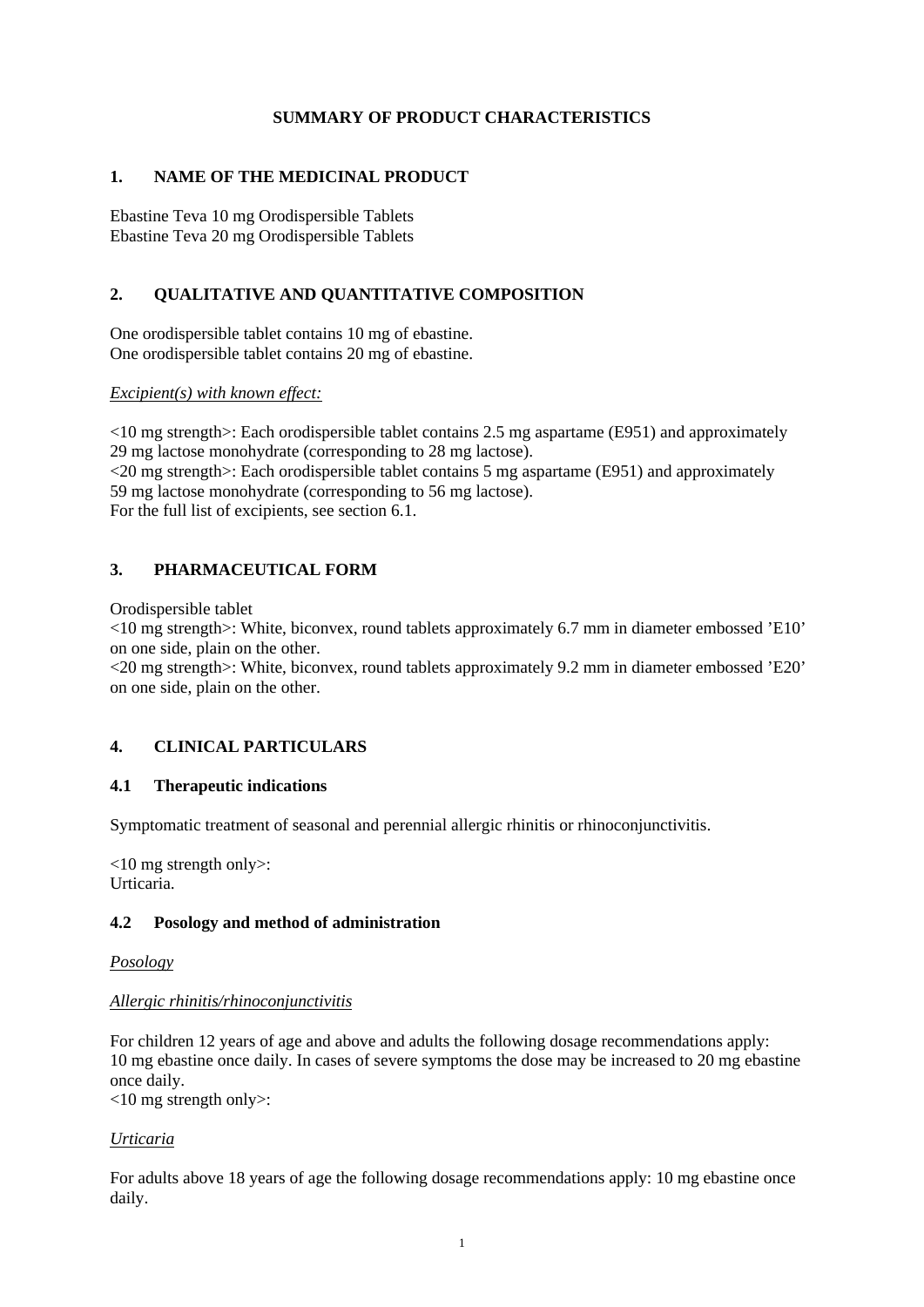#### Paediatric population

The safety and efficacy of Ebastine Teva in children under the age of 12 years have not been established.

## *Special populations*

In patients with mild, moderate or severe renal impairment or mild to moderate hepatic impairment it is not necessary to adjust dose. There is no experience with doses over 10 mg in patients with severe hepatic impairment; therefore the dose should not exceed 10 mg in patients with severe hepatic impairment.

Treatment may be prolonged until symptoms disappear.

#### *Method of administration*

For oral administration.

The orodispersible tablet should be placed on the tongue where it will disperse: no water or other fluid is required.

Ebastine can be taken at meal times or independently of meals.

## *Duration of use*

The physician decides on the duration of use.

## **4.3 Contraindications**

Hypersensitivity to the active substance or to any of the other excipients listed in section 6.1

#### **4.4 Special warnings and precautions for use**

Caution should be exercised when ebastine is administered to patients with known prolongation of the QTc interval on the electrocardiogram, hypokalaemia and in cases of concomitant use of medicinal products known to prolong the QTc interval or inhibit the hepatic CYP450 2J2, 4F12 or 3A4 enzyme system, such as azole antifungal agents and macrolide antibiotics (see section 4.5).

Since there is a pharmacokinetic interaction with antimycotics of the imidazol type, like ketoconazole and itraconazole, or macrolid antibiotics, like erythromycin, and antituberculosis agents, like rifampicin (see section 4.5) care should be taken when prescribing ebastine with drugs belonging to such groups.

Ebastine should be used with caution in patients with severe hepatic impairment (see section 4.2).

#### Excipient $(s)$

#### *Aspartame*

Aspartame is hydrolysed in the gastrointestinal tract when orally ingested. One of the major hydrolysis products is phenylalanine.

This should be considered for patients with phenylketonuria (PKU).

#### *Lactose*

Patients with rare hereditary problems of galactose intolerance, the total lactase deficiency or glucosegalactose malabsorption should not take this medicine.

#### *Sodium*

This medicine contains less than 1 mmol sodium (23 mg) per tablet, that is to say essentially 'sodiumfree'.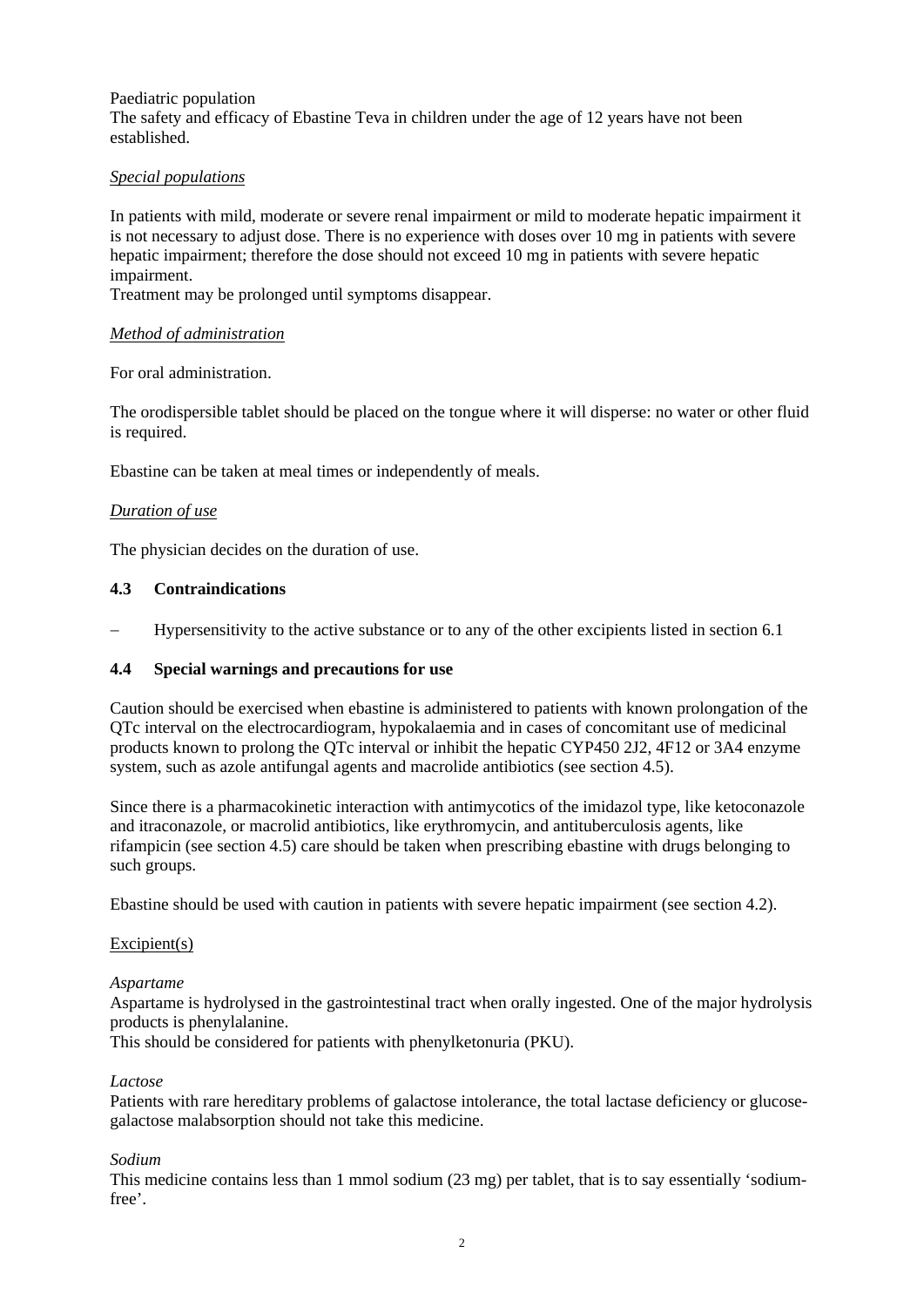# **4.5 Interaction with other medicinal products and other forms of interaction**

Pharmacokinetic interactions have been observed when ebastine is given with ketoconazole or itraconazole and erythromycin. These interactions resulted in increased plasma concentrations of ebastine and to a lesser extent of carebastine which were, nevertheless, not associated with any clinically significant pharmacodynamic consequences.

Pharmacokinetic interactions have been observed when ebastine is given with rifampicin. These interactions could result in lower plasma concentrations and reduced antihistamine effects.

No interactions have been reported between ebastine and theophylline, warfarin, cimetidine, diazepam and alcohol.

The administration of ebastine with food does not cause a modification in its clinical effect.

## **4.6 Fertility, pregnancy and lactation**

## **Pregnancy**

There are limited amount of data from the use of ebastine in pregnant women. Animal studies do not indicate direct or indirect harmful effects with respect to reproductive toxicity (see section 5.3). As a precautionary measure, it is preferable to avoid the use of ebastine during pregnancy.

#### **Breast-feeding**

It is not known whether the active substance is excreted in human milk. High protein binding (>97%) of ebastine and its main metabolite, carebastine, suggest no excretion of drug into breast milk. In the rat, excretion of ebastine in milk has been shown. As a precautionary measure, it is preferable to avoid the use of ebastine during lactation.

# **Fertility**

There are no fertility data with ebastine in humans.

#### **4.7 Effects on ability to drive and use machines**

In humans, the psychomotor function has been investigated extensively and no effect was found. Ebastine at recommended therapeutic doses does not affect the ability to drive or operate machines. However, in sensitive subjects who react unusually to ebastine, it is advisable to know the individual reactions before a patient drives or carries out complicated activities: somnolence or dizziness may occur (see section 4.8).

#### **4.8 Undesirable effects**

In a pooled analysis of placebo-controlled clinical trials with 5,708 patients on ebastine, the most commonly reported adverse reactions were dry mouth and somnolence. ADRs reported in clinical trials in children (n=460) were similar to those observed in adults.

The table below lists the adverse reactions from clinical trials and post-marketing experience.

| <b>SOCs</b><br>Verv<br>common<br>(21/10) | Common<br>$( \geq 1/100$ to<br><1/10 | <b>Uncommon</b><br>$\geq 1/1,000$ to<br> <1/100 | Rare<br>$\leq$ 1/10,000 to<br>$\langle 1/1,000 \rangle$ | Nerv rare<br>$\leq 1/10,000$ | Not known<br>$\alpha$ cannot be<br>estimated from<br>the available<br>ldata) |
|------------------------------------------|--------------------------------------|-------------------------------------------------|---------------------------------------------------------|------------------------------|------------------------------------------------------------------------------|
|------------------------------------------|--------------------------------------|-------------------------------------------------|---------------------------------------------------------|------------------------------|------------------------------------------------------------------------------|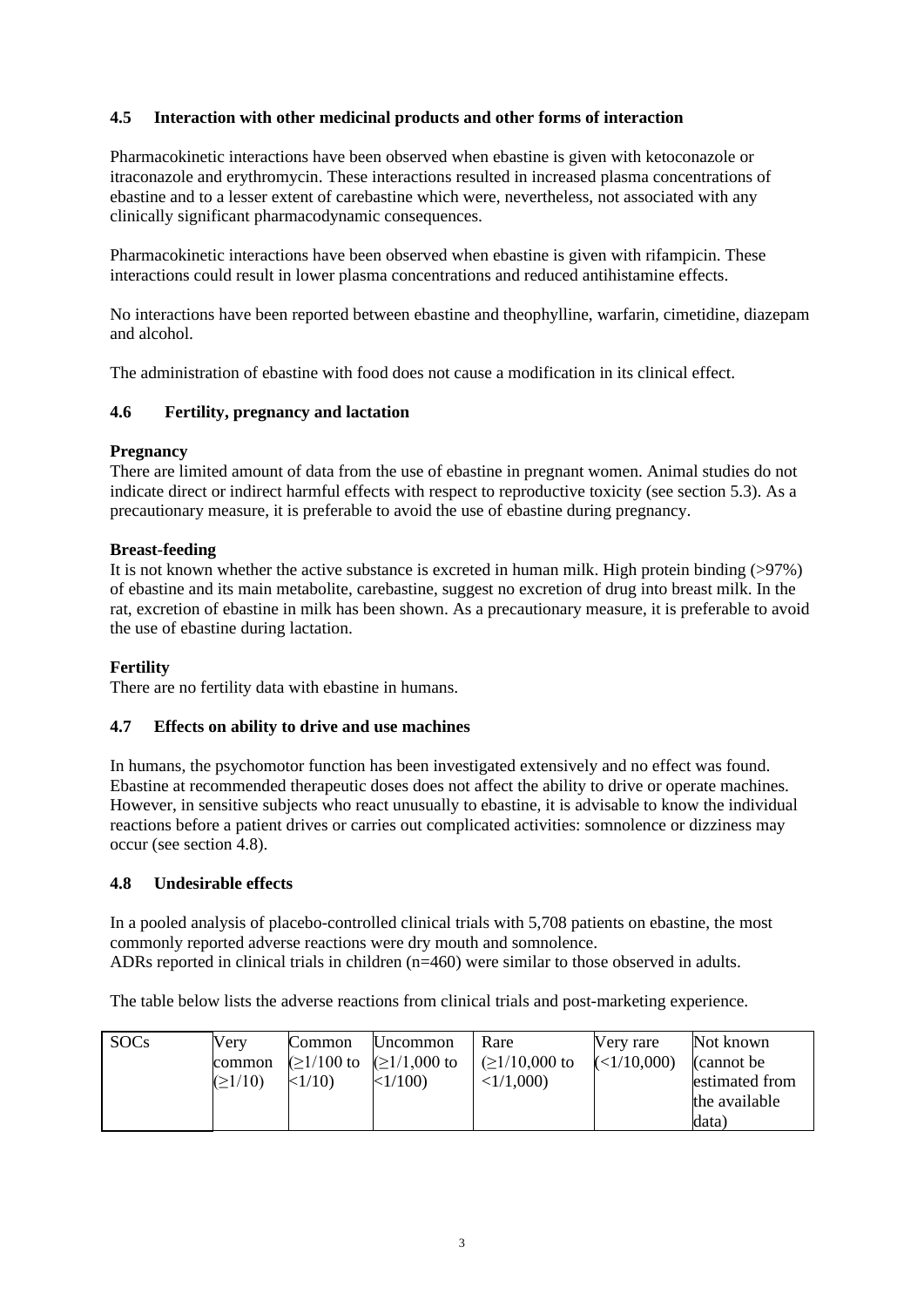| Immune              |                    |              | Hypersensitivi              |              |                  |
|---------------------|--------------------|--------------|-----------------------------|--------------|------------------|
| system              |                    |              | ty reactions                |              |                  |
| disorders           |                    |              | (such as                    |              |                  |
|                     |                    |              | anaphylaxis                 |              |                  |
|                     |                    |              | and                         |              |                  |
|                     |                    |              | angioedema)                 |              |                  |
| Metabolism          |                    |              |                             |              | Increased        |
| and nutrition       |                    |              |                             |              | appetite         |
| disorders           |                    |              |                             |              |                  |
| Psychiatric         |                    |              | Nervousness,                |              |                  |
| disorders           |                    |              | insomnia                    |              |                  |
| <b>Nervous</b>      | Headache Somnolenc |              | Dizziness,                  | Dysaesthesia |                  |
|                     |                    |              | hypoesthesia,               |              |                  |
| system<br>disorders |                    |              | dysgeusia                   |              |                  |
| Cardiac             |                    |              |                             |              |                  |
|                     |                    |              | Palpitations,               |              |                  |
| disorders           |                    |              | tachycardia                 |              |                  |
| Respiratory,        |                    | Epistaxis,   |                             |              |                  |
| thoracic and        |                    | pharyngitis, |                             |              |                  |
| mediastinal         |                    | rhinitis     |                             |              |                  |
| disorders           |                    |              |                             |              |                  |
| Gastrointesti       | Dry mouth          |              | Abdominal                   |              |                  |
| nal disorders       |                    |              | pain, vomiting,             |              |                  |
|                     |                    |              | nausea,                     |              |                  |
|                     |                    |              | dyspepsia                   |              |                  |
| Hepatobiliary       |                    |              | Hepatitis,                  |              |                  |
| disorders           |                    |              | cholestasis,                |              |                  |
|                     |                    |              | liver function              |              |                  |
|                     |                    |              | test abnormal               |              |                  |
|                     |                    |              | (transaminases              |              |                  |
|                     |                    |              | , gamma-GT,                 |              |                  |
|                     |                    |              | alkaline                    |              |                  |
|                     |                    |              | phosphatase                 |              |                  |
|                     |                    |              | and bilirubin               |              |                  |
|                     |                    |              | increased)                  |              |                  |
| Skin and            |                    |              | Urticaria, rash, Exanthema, |              |                  |
| subcutaneous        |                    |              | dermatitis                  | eczema       |                  |
| disorders           |                    |              |                             |              |                  |
| Reproductive        |                    |              | Menstrual                   | Dysmenorrho  |                  |
| system              |                    |              | disorders                   | ea           |                  |
| disorders           |                    |              |                             |              |                  |
| General             |                    |              | Oedema,                     |              |                  |
| disorders           |                    |              | asthenia                    |              |                  |
| Investigation       |                    |              |                             |              | Weight increased |
| S                   |                    |              |                             |              |                  |

Reporting of suspected adverse reactions

Reporting suspected adverse reactions after authorisation of the medicinal product is important. It allows continued monitoring of the benefit/risk balance of the medicinal product. Healthcare professionals are asked to report any suspected adverse reactions via the national reporting system listed in [Appendix V.](http://www.ema.europa.eu/docs/en_GB/document_library/Template_or_form/2013/03/WC500139752.doc)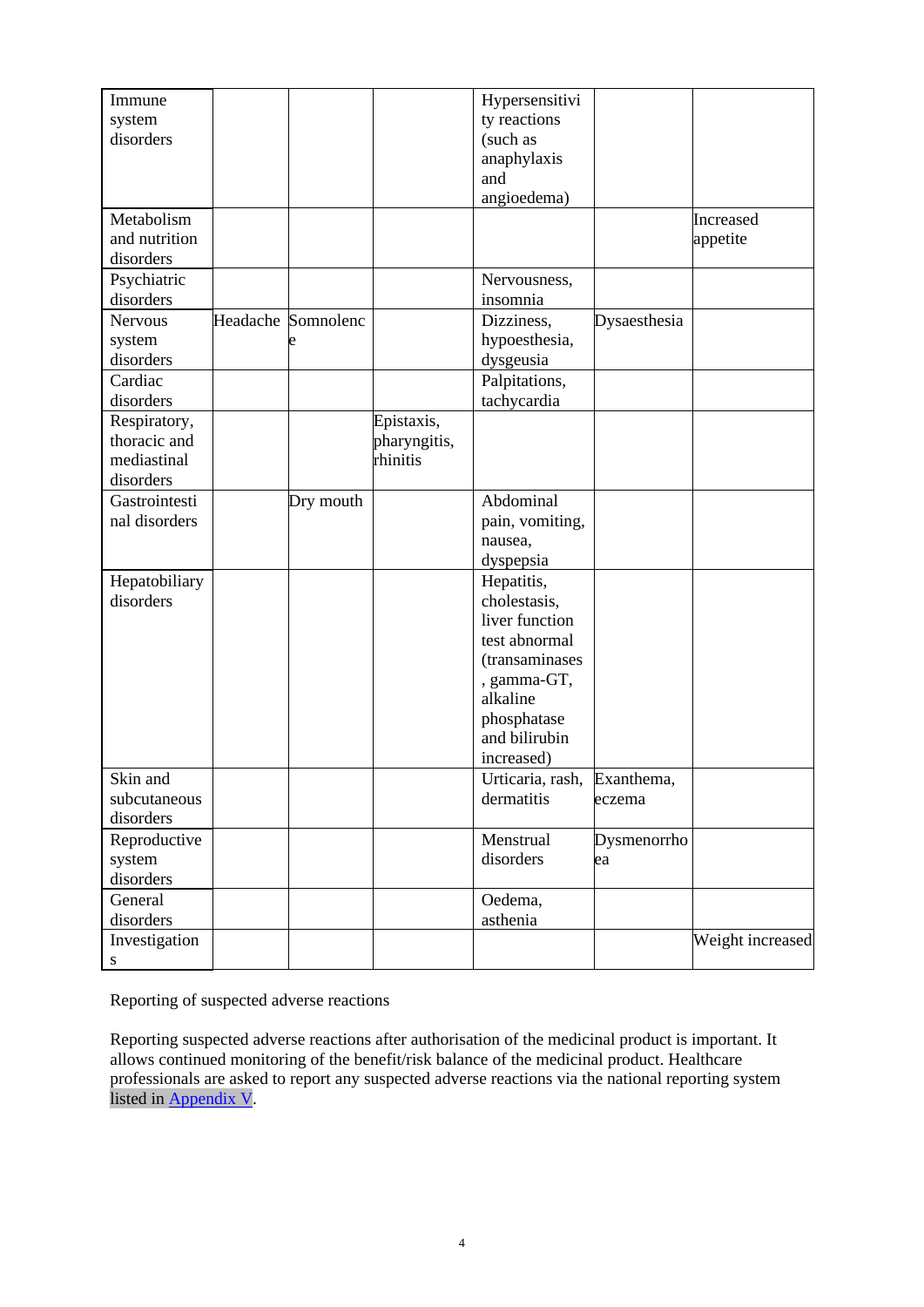# **4.9 Overdose**

#### *Symptoms*

In studies with a high dosage, no clinically significant signs or symptoms were observed up to 100 mg given once-daily. Overdose may increase the risk of sedation and antimuscarinic effects.

## *Treatment*

There is no specific antidote for ebastine. Gastric lavage, monitoring of vital functions including ECG and symptomatic treatment should be carried out. Intensive care may be required in the event of central nervous symptoms developing.

# **5. PHARMACOLOGICAL PROPERTIES**

## **5.1 Pharmacodynamic properties**

| Pharmacotherapeutic group: | Antihistamines for systemic use, Other antihistamines for systemic |  |  |  |
|----------------------------|--------------------------------------------------------------------|--|--|--|
|                            | use                                                                |  |  |  |
| ATC code:                  | R06A X22                                                           |  |  |  |

Ebastine is a potent, highly selective antagonist of the histamine  $H_1$  receptor with prolonged effects and no anticholinergic effects.

## *Clinical properties*

Wheal tests revealed a statistically and clinically significant antihistamine effect commencing 1 hour after administration and lasting more than 24 hours.

Following administration at the recommended doses in healthy volunteers, no prolongation of the QT interval or other undesirable cardiac effects were observed in specific studies on the cardiac effects of ebastine.

While no effect of ebastine overdose on the QTc interval was observed with overdoses of up to 60 mg daily, overdoses of 100 mg daily produced a statistically significant, but clinically irrelevant increase of 10 ms (2.7%).

#### **5.2 Pharmacokinetic properties**

Ebastine is rapidly absorbed and undergoes extensive first-pass metabolism after oral administration. It is almost totally converted to the active metabolite carebastine. After an oral dose of 10 mg ebastine, maximum plasma levels of 80 to 100 ng/ml carebastine were observed after 2.6 to 4 hours. After a single oral dose of 20 mg ebastine, mean peak plasma levels of the metabolite, carebastine of 195 ng/ml occur after 3 to 6 hours. The half-life of the metabolite is 15-19 hours, 66% of which is excreted in the urine in the form of conjugated metabolites. After repeated administration of a daily dose of 10 mg, steady-state with plasma levels of 130-160 ng/ml is reached after 3 to 5 days.

More than 95% of both ebastine and carebastine is bound to plasma proteins.

*In vitro* studies on human hepatic microsomes show that ebastine is metabolised to carebastine predominantly via the CYP450 (2J2, 4F12 and 3A4) enzyme systems. After concomitant administration of ketoconazole or erythromycin (both inhibitors of CYP450 3A4) significant increases in plasma ebastine and carebastine concentrations were observed (see section 4.5).

In elderly patients, no changes in pharmacokinetics were observed compared with young adults.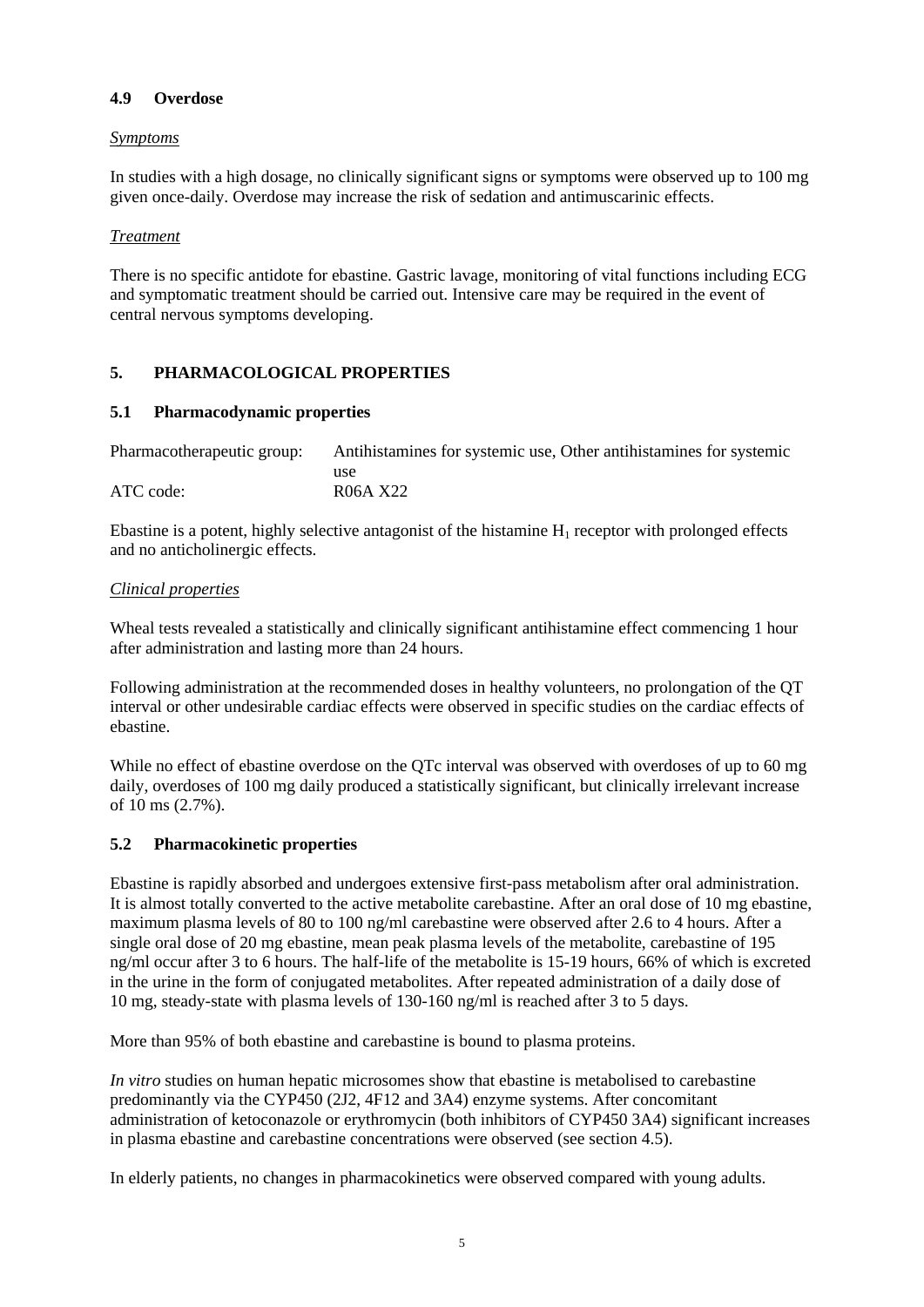In patients with mild, moderate or severe renal impairment and in patients with mild to moderate hepatic impairment treated with daily doses of 20 mg ebastine, the plasma concentrations of ebastine and carebastine on the first and fifth day of treatment were similar to those obtained in healthy volunteers.

In patients with renal impairment, the elimination half-life of the metabolite, carebastine is prolonged to 23-26 hours. In patients with hepatic impairment, the half-life is 27 hours.

For ebastine film-coated tablets, in cases of concomitant food intake there is a 1.5- to 2.0-fold rise in the plasma level of carebastine, the active principal metabolite of ebastine, and a 50% increase in the AUC, while  $T_{\text{max}}$  remains unchanged. However, the clinical efficacy is not affected.

# **5.3 Preclinical safety data**

Non-clinical data reveal no special hazard for humans based on conventional studies of safety pharmacology, repeated dose toxicity, genotoxicity, carcinogenic potential, toxicity to reproduction.

# **6. PHARMACEUTICAL PARTICULARS**

## **6.1 List of excipients**

Cellulose microcrystalline Lactose monohydrate Maize starch Croscarmellose sodium Aspartame (E951) Peppermint flavour Silica colloidal anhydrous Magnesium stearate

# **6.2 Incompatibilities**

Not applicable.

#### **6.3 Shelf life**

3 years

#### **6.4 Special precautions for storage**

Store in the original package in order to protect from light.

#### **6.5 Nature and contents of container**

OPA/Alu/PVC – Aluminium peel-off blisters Pack sizes: 10 mg: 10, 20, 30, 40, 50, 90, 98 and 100 orodispersible tablets 20 mg: 10, 15, 20, 30, 40, 50, 98 and 100 orodispersible tablets Not all pack sizes may be marketed.

#### **6.6 Special precautions for disposal and other handling**

No special requirements.

Any unused product or waste material should be disposed of in accordance with local requirements.